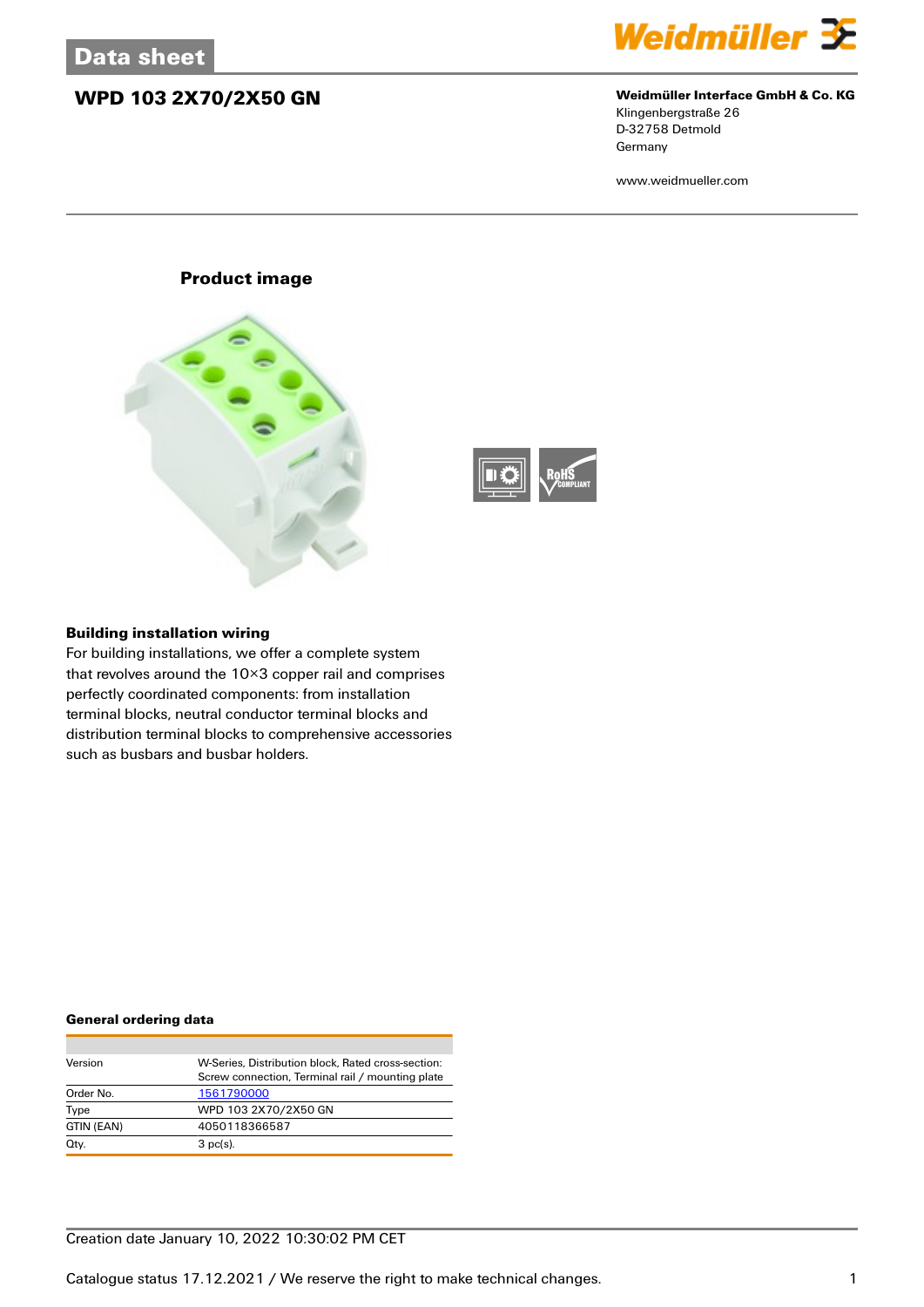**Technical data**



## **WPD 103 2X70/2X50 GN Weidmüller Interface GmbH & Co. KG**

Klingenbergstraße 26 D-32758 Detmold Germany

www.weidmueller.com

| <b>Dimensions and weights</b>                     |                                           |                                   |                  |
|---------------------------------------------------|-------------------------------------------|-----------------------------------|------------------|
|                                                   |                                           |                                   |                  |
| Depth                                             | 53.3 mm                                   | Depth (inches)                    | 2.098 inch       |
| Height                                            | 63 mm                                     | Height (inches)                   | 2.48 inch        |
| Width                                             | 32.8 mm                                   | Width (inches)                    | 1.291 inch       |
| Net weight                                        | 171g                                      |                                   |                  |
| <b>Temperatures</b>                               |                                           |                                   |                  |
| Storage temperature                               | $-25 °C55 °C$                             | Continuous operating temp., min.  | $-50 °C$         |
| Continuous operating temp., max.                  | 130 °C                                    |                                   |                  |
| <b>Environmental Product Compliance</b>           |                                           |                                   |                  |
| <b>REACH SVHC</b>                                 | Lead 7439-92-1                            |                                   |                  |
| <b>Material data</b>                              |                                           |                                   |                  |
| Material                                          | Wemid                                     | Colour                            |                  |
| UL 94 flammability rating                         | $V - Q$                                   |                                   | green            |
| <b>System specifications</b>                      |                                           |                                   |                  |
|                                                   |                                           |                                   |                  |
| Version                                           | Screw connection                          | End cover plate required          | No               |
| Number of potentials                              | 1                                         | Number of levels                  | 1                |
| Number of clamping points per level               | 2                                         | Number of potentials per tier     | 1                |
| Levels cross-connected internally                 | Yes                                       | PE connection                     | No               |
| N-function                                        | No                                        | PE function                       | No               |
| <b>PEN</b> function                               | No                                        |                                   |                  |
| <b>Additional technical data</b>                  |                                           |                                   |                  |
| Installation advice                               | Terminal rail / mounting                  | Open sides                        |                  |
|                                                   | plate                                     |                                   | closed           |
| Snap-on                                           | Yes                                       | Type of mounting                  | Snap-on          |
| With snap-in pegs                                 | Yes                                       |                                   |                  |
| <b>Conductors for clamping (rated connection)</b> |                                           |                                   |                  |
| Connection direction                              | on side                                   | Type of connection                | Screw connection |
| General                                           |                                           |                                   |                  |
|                                                   |                                           |                                   |                  |
| Installation advice                               | Terminal rail / mounting<br>plate         | Number of poles                   | 1                |
| <b>Standards</b>                                  | IEC 60947-7-1, IEC<br>61238-1, VDE 0603-2 |                                   |                  |
| <b>Rating data</b>                                |                                           |                                   |                  |
|                                                   |                                           |                                   |                  |
| Rated voltage<br>Rated DC voltage                 | 1,000<br>1,000 V DC                       | Rated AC voltage<br>Rated current | 1,000 V<br>300 A |
| <b>Standards</b>                                  | IEC 60947-7-1, IEC                        |                                   |                  |
|                                                   | 61238-1, VDE 0603-2                       |                                   |                  |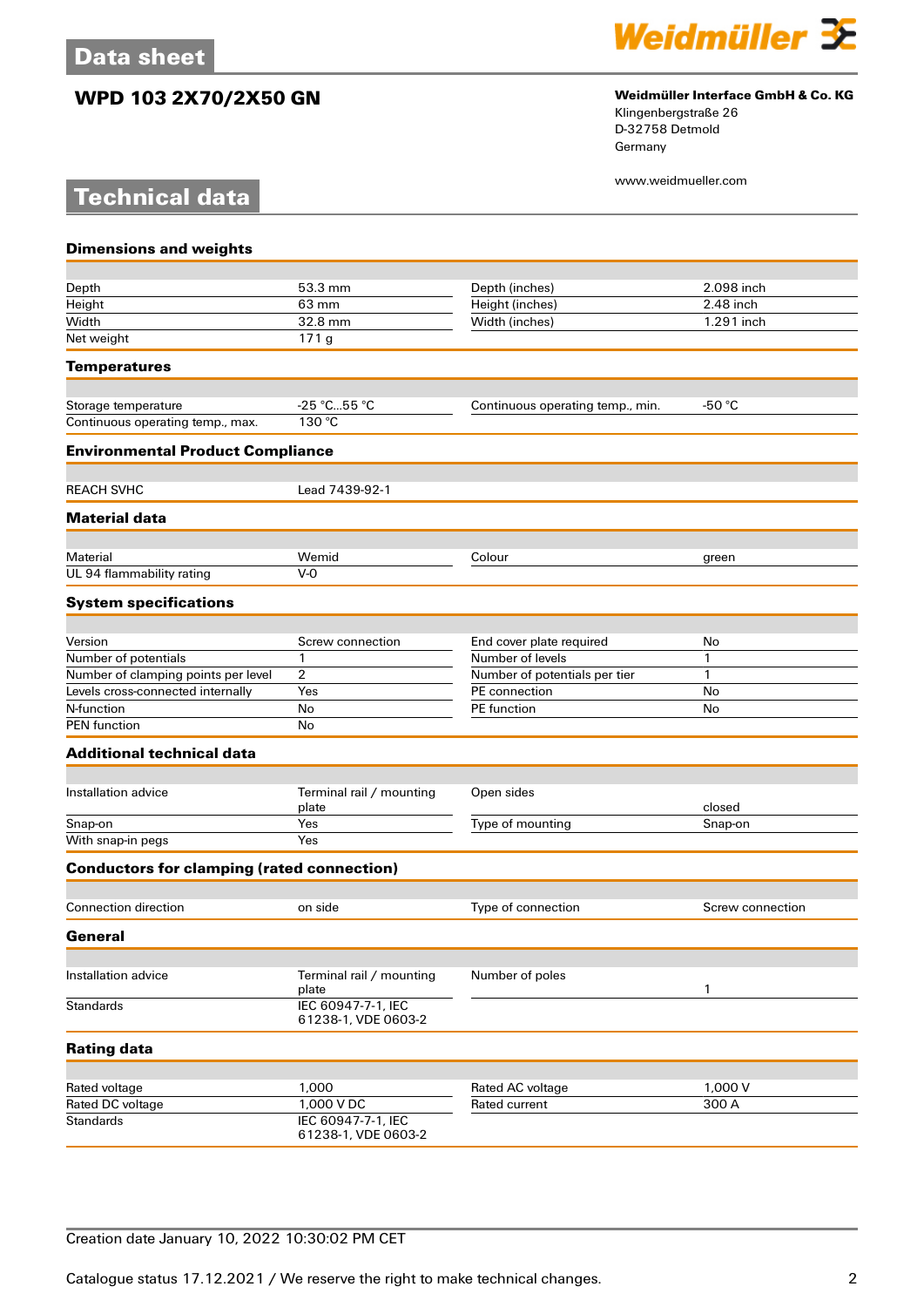## **WPD 103 2X70/2X50 GN Weidmüller Interface GmbH & Co. KG**

# **Technical data**



Klingenbergstraße 26 D-32758 Detmold Germany

www.weidmueller.com

| <b>UL rating data</b>            |                                                   |                 |             |
|----------------------------------|---------------------------------------------------|-----------------|-------------|
|                                  |                                                   |                 |             |
| Certificate No. (cURus)          | E60693                                            |                 |             |
| <b>Classifications</b>           |                                                   |                 |             |
|                                  |                                                   |                 |             |
| <b>ETIM 6.0</b>                  | EC000897                                          | <b>ETIM 7.0</b> | EC000897    |
| <b>ETIM 8.0</b>                  | EC000897                                          | ECLASS 9.0      | 27-14-11-20 |
| ECLASS 9.1                       | 27-14-11-20                                       | ECLASS 10.0     | 27-14-11-20 |
| ECLASS 11.0                      | 27-14-11-20                                       |                 |             |
| <b>Approvals</b>                 |                                                   |                 |             |
|                                  |                                                   |                 |             |
| Approvals                        |                                                   |                 |             |
|                                  |                                                   |                 |             |
|                                  |                                                   | DNV             |             |
|                                  |                                                   |                 |             |
| <b>ROHS</b>                      | Conform                                           |                 |             |
| <b>UL File Number Search</b>     | E60693                                            |                 |             |
| <b>Downloads</b>                 |                                                   |                 |             |
|                                  |                                                   |                 |             |
| Approval/Certificate/Document of | <b>CB Certificate</b>                             |                 |             |
| Conformity                       | <b>EAC</b> certificate                            |                 |             |
|                                  | <b>VDE Certificate</b>                            |                 |             |
|                                  | <b>VDE Certificate</b>                            |                 |             |
|                                  | <b>DNV Certificate</b>                            |                 |             |
|                                  | <b>CE Declaration of Conformity</b>               |                 |             |
|                                  | <b>CE Declaration of Conformity all terminals</b> |                 |             |
| <b>Engineering Data</b>          | <b>CAD data - STEP</b>                            |                 |             |
| <b>Engineering Data</b>          | <b>EPLAN, WSCAD</b>                               |                 |             |
| <b>User Documentation</b>        | <b>StorageConditionsTerminalBlocks</b>            |                 |             |
|                                  | DATA SHEET WPD 103                                |                 |             |

Catalogues [Catalogues in PDF-format](http://catalog.weidmueller.com/assets/LINK/Catalog.html)

**Brochures**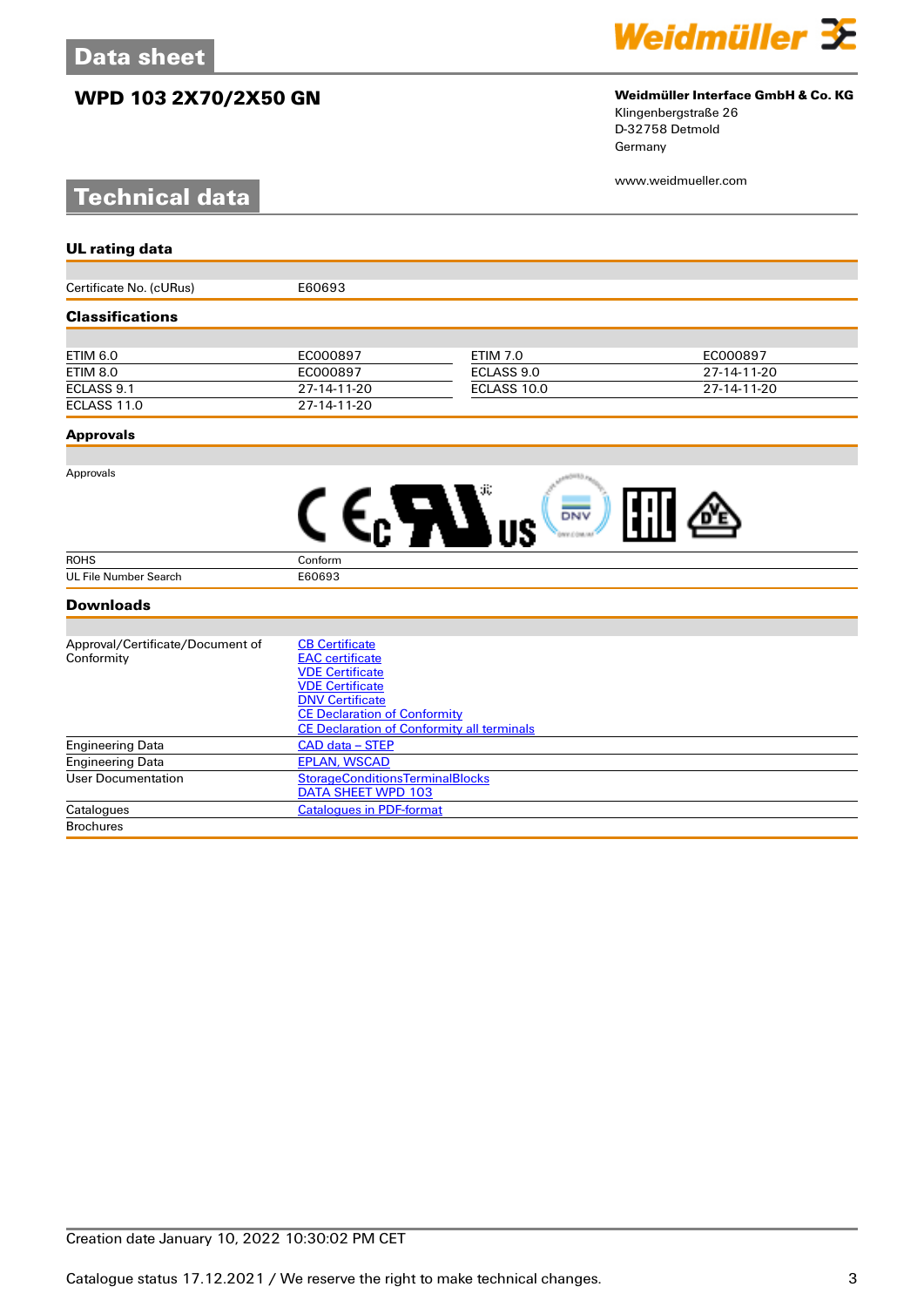## **WPD 103 2X70/2X50 GN Weidmüller Interface GmbH & Co. KG**

# **Drawings**



Klingenbergstraße 26 D-32758 Detmold Germany

www.weidmueller.com

 $\overline{\text{O}}_{50 \text{ mm}^2}^{\text{70 mm}^2} \overline{\text{O}}_{50 \text{ mm}^2}^{\text{70 mm}^2} \overline{\text{O}}_{50 \text{ mm}^2}^{\text{70 mm}^2}$ 

Creation date January 10, 2022 10:30:02 PM CET

Catalogue status 17.12.2021 / We reserve the right to make technical changes. 4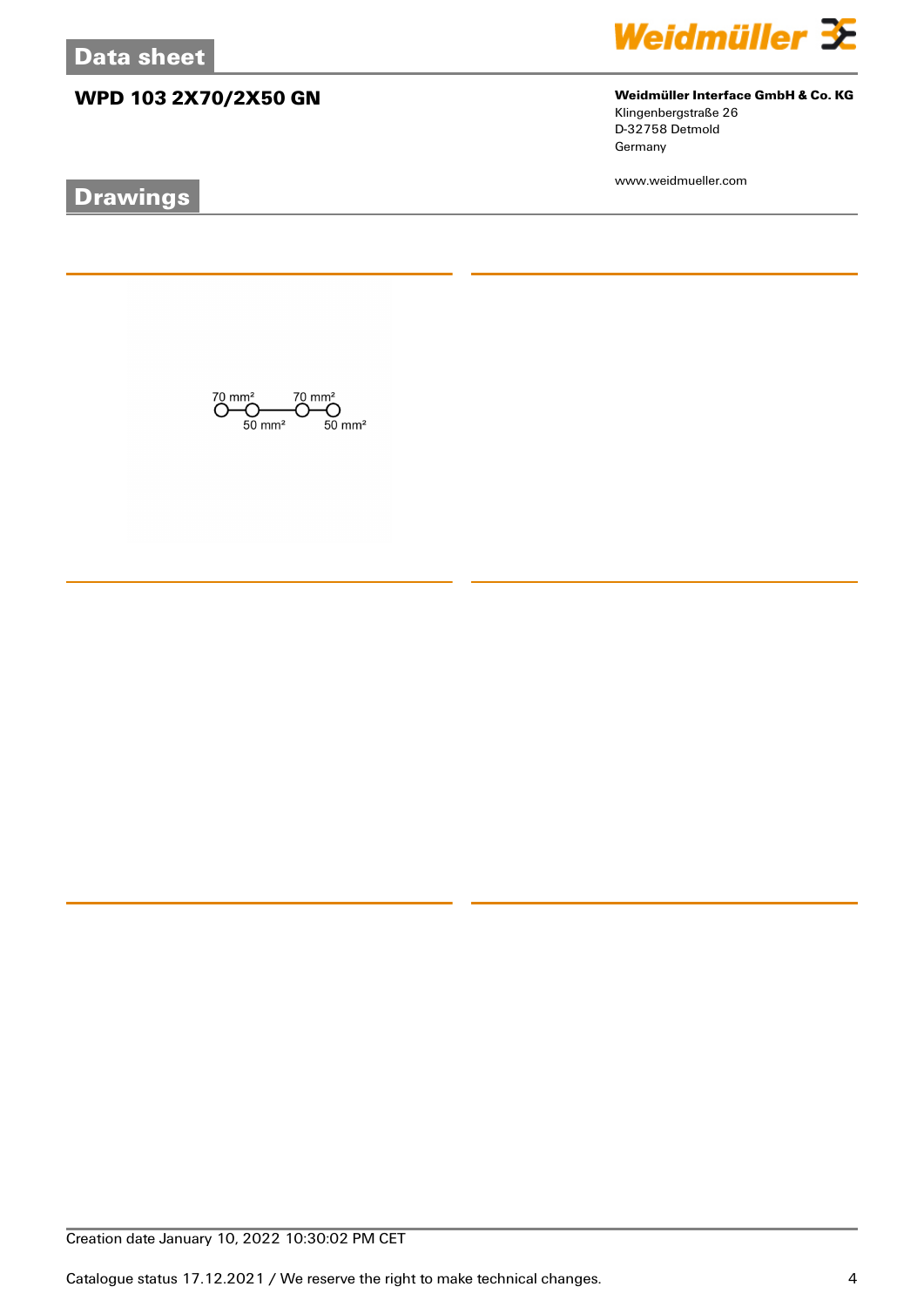### **W-Series** WPD 103 2X70/2X50 GY





 $\overline{\overset{70}{\bigcirc}}$ 

**CSA**<br>600

 $O \rightarrow O$ 

EN 60079-7

| Width / Height / Depth        | mm                |
|-------------------------------|-------------------|
| max. current / max. conductor | A/mm <sup>2</sup> |
| max. clamping range           | mm <sup>2</sup>   |

| 32.9/53.1/63 |
|--------------|
| 192/70       |
| 670          |

IEC

 $1000$ 

light grey blue

green  $brown$ black IEC 60947-7-1, DIN EN 0603-3-1

 $\frac{UL}{600}$ 

## **Technical data**

| <b>Rated data</b>                                    |                   |                 |
|------------------------------------------------------|-------------------|-----------------|
| Rated voltage                                        |                   | ۷               |
| <b>Rated current</b>                                 |                   | А               |
| for wire cross-section                               | $70 \text{ mm}^2$ | mm <sup>2</sup> |
| Rated impulse withstand voltage / Pollution severity |                   |                 |
| Overvoltage category / UL 94 flammability rating     |                   |                 |
| Approvals                                            |                   |                 |
| <b>Clamped conductors (H05V/H07V)</b>                |                   |                 |
| Solid / Stranded                                     | $70 \text{ mm}^2$ | mm <sup>2</sup> |
|                                                      | $50 \text{ mm}^2$ | mm <sup>2</sup> |
| <b>Flexible with ferrule</b>                         | $70 \text{ mm}^2$ | mm <sup>2</sup> |
|                                                      | $50 \text{ mm}^2$ | mm <sup>2</sup> |
| Stripping length / Blade size                        | $70 \text{ mm}^2$ | mm/-            |
|                                                      | $50 \text{ mm}^2$ | mm/-            |
| <b>Tightening torque</b>                             |                   | Nm              |
| <b>Note</b>                                          |                   |                 |

 $\overline{\mathbf{B}}$ 

 $\begin{bmatrix} 1 \\ 1 \\ 1 \end{bmatrix}$ 

| Ordering data |  |
|---------------|--|
| Version       |  |

| <b>Note</b> |  |  |  |
|-------------|--|--|--|

### **Accessories**

| <b>End bracket</b> |            |
|--------------------|------------|
|                    | dark beige |
|                    | dark beige |
| <b>Screwdriver</b> |            |
|                    |            |
|                    |            |

| 192                     | 160       | 160         |  |
|-------------------------|-----------|-------------|--|
| 7Π                      | AWG 102/0 | AWG 10…2/0  |  |
|                         |           | 8 kV / 3    |  |
|                         |           | $III / V-0$ |  |
|                         |           |             |  |
| <b>Rated connection</b> |           |             |  |
|                         |           |             |  |

| 1070/435                               |
|----------------------------------------|
| 1050 / 1050                            |
| 650                                    |
| 6 5Ո                                   |
| 25 / M10 (SW 4)                        |
| 20 / M8 (SW 4)                         |
| see appendix at the end of the chapter |
|                                        |

| 3<br>3 | 1561770000 |
|--------|------------|
|        |            |
|        | 1561780000 |
| 3      | 1561790000 |
| 3      | 1561820000 |
| 3      | 1561830000 |
|        |            |

| <b>Type</b>       | Oty. | Order No.  |
|-------------------|------|------------|
| <b>WEW 35/2</b>   | 100  | 1061200000 |
| AFB 35 SC/1       | 50   | 1991920000 |
|                   |      |            |
| SK WSD-S 1,5-10,0 |      | 9008850000 |